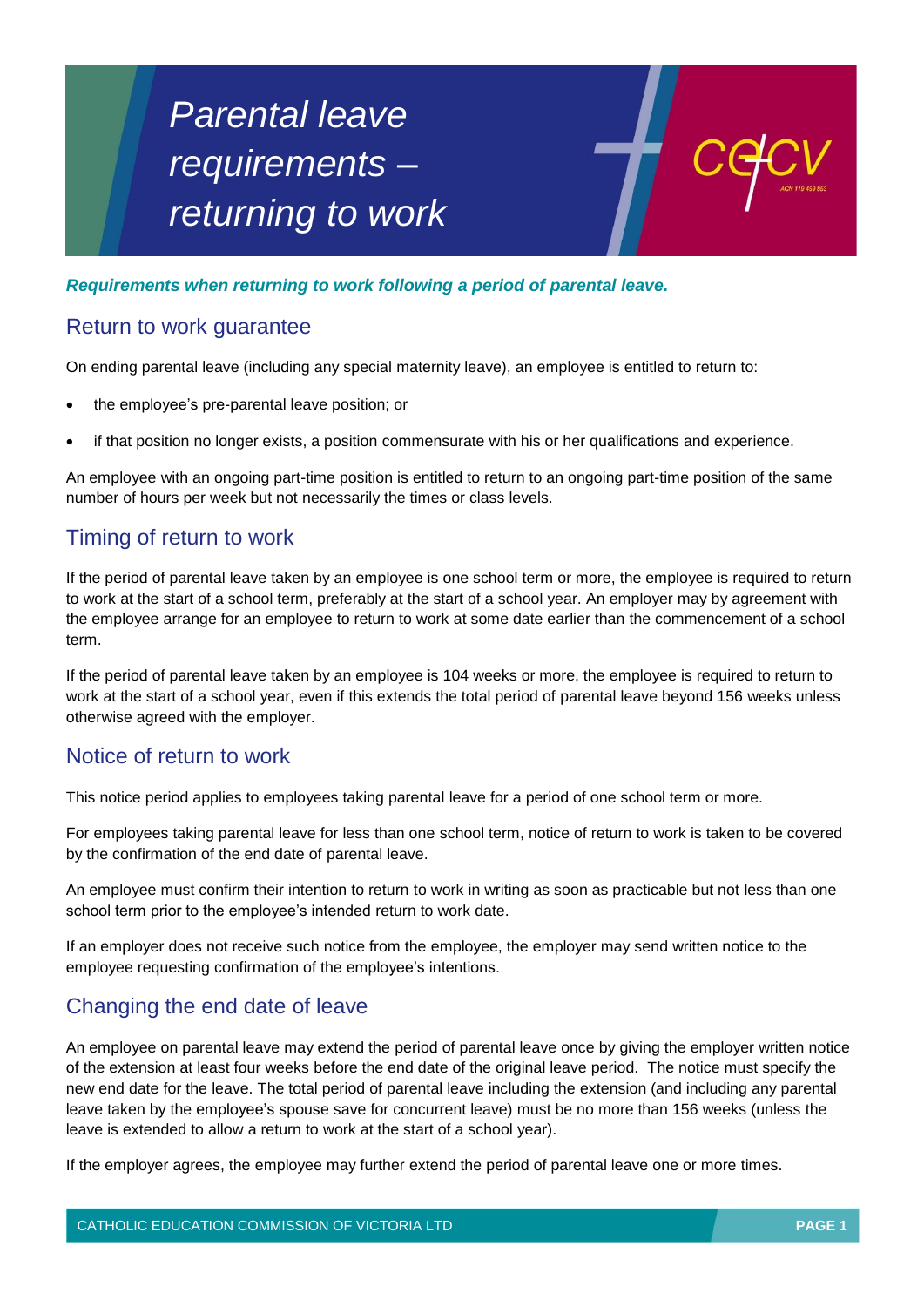

If the employer agrees, an employee may reduce the period of parental leave and return to work prior to the original end date of the leave.

(Note that in particular circumstances as outlined in Clause 6 and 7 of Appendix 1 an Employee accessing parental leave has the right to cancel their leave and return to work early).

### Return to work part-time

An employee who is returning to work from a period of parental leave is eligible to make a request to the employer for part-time work if the employee has a child under school age.

The request for part-time work must:

- be in writing;
- be made as soon as practicable but not less than eight weeks, wholly within a school term, prior to the employee's intended return to work date (where practicable, employees are encouraged to give one term's notice of the request for part time work);
- set out details of the nature of part-time work sought;
- specify the start and end dates of the period of part-time work sought.

The employer must give the employee a written response to the request for part-time work within 21 days of the request, stating whether the employer grants or refuses the request.

The employer must consider the request to work part-time having regard to the employee's circumstances and, provided the request is genuinely based on the employee's parental responsibilities, may only refuse to permit the employee part-time work on reasonable grounds related to the effect of the change on the workplace or the employer's business. If the employer refuses the request for part-time work, the written response must include details of the reasons for the refusal.

Without limiting what are reasonable grounds related to the effect of the change on the workplace or the employer's business, such grounds include the following:

- that the new working arrangements requested by the employee would be too costly for the employer;
- that there is no capacity to change the working arrangements of other employees to accommodate the new working arrangements requested by the employee;
- that it would be impractical to change the working arrangements of other employees, or recruit new employees, to accommodate the new working arrangements requested by the employee;
- that the new working arrangements requested by the employee would be likely to result in a significant loss in efficiency or productivity;
- that the new working arrangements requested by the employee would be likely to have a significant negative impact on customer service.

The work to be performed part-time need not be the work performed by the employee in his or her former position but must be work commensurate with the employee's qualifications and experience.

Before commencing part-time work under the VCEMEA, the employer and employee must enter into a part-time work agreement that contains the following information: